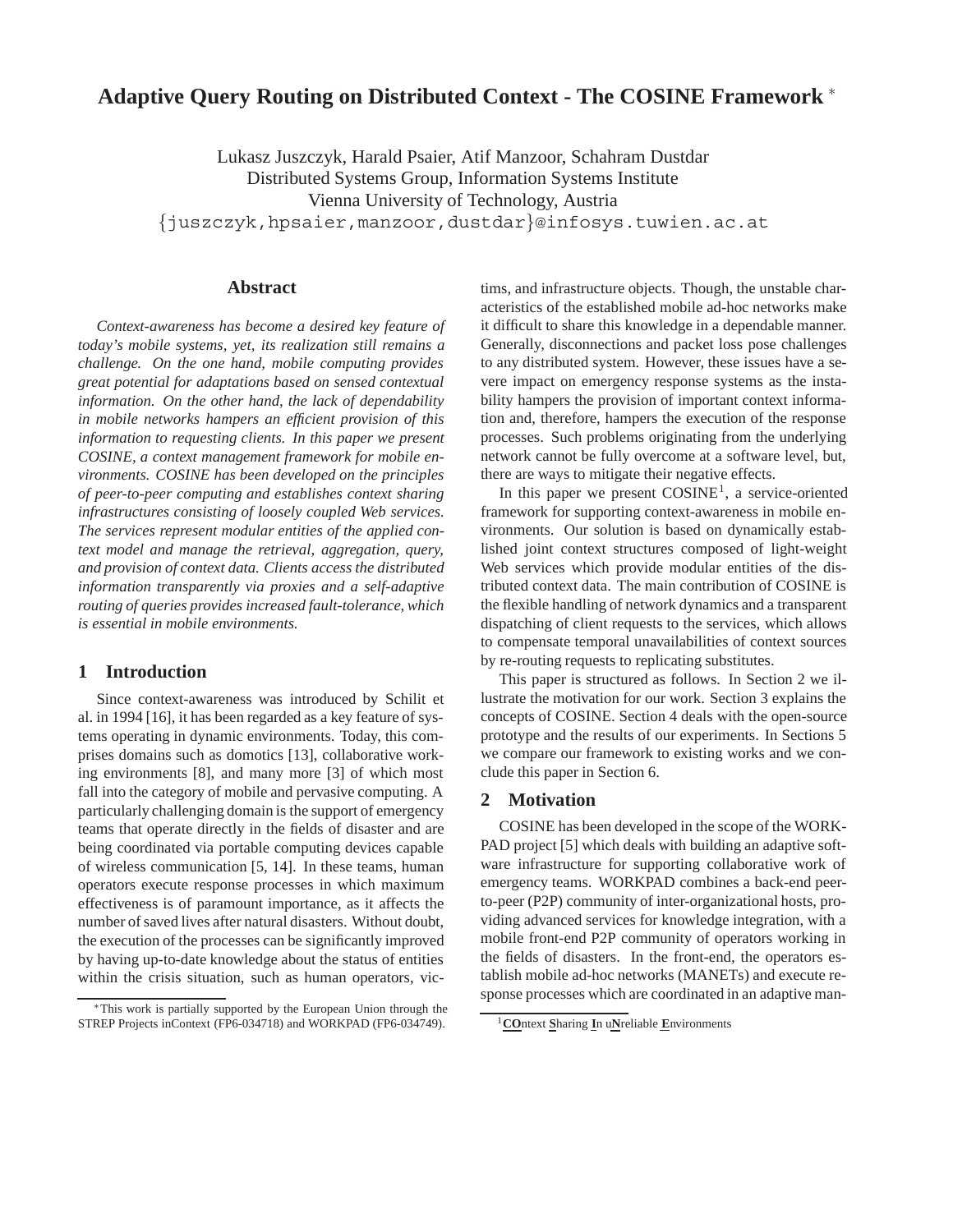ner. The adaptivity is achieved by monitoring execution states of the processes, by correlating them with dynamic context data, and by taking action in case of deviations [7]. Apart from this automated self-adaptivity, context data is used to support the workers by displaying the current situation (e.g., annotated objects in areas, location of team members) on maps at their GIS clients [12]. In both cases, the client application subscribes to relevant parts of the context model and is notified when context data changes.

Evidently, context-awareness is of high importance for a disaster response system like WORKPAD. However, it is difficult to achieve if one considers the dynamics of MANETs [17]. The main problem is that distribution of context data automatically implies that parts of the shared data will be inaccessible if their hosting devices become unavailable (of course, unless the share is fully replicated which is, however, not feasible due to bandwidth constraints). As a consequence, WORKPAD requires the context management system to cope with a volatile availability of participants and, in addition, to detect changes in the environment quickly and to compensate failures, if possible. Hence, the concepts of COSINE have been designed to fulfill the requirements in distributed context sharing with the restrictions of MANETs. Usually, the requirements differ significantly depending on the area of application, however, for COSINE we have identified these:

- *Context model-independence:* The system must be customizable to various application domains.
- *Subscription & notification:* In addition to querying, the system must support subscription and notification.
- *Context freshness:* Context data must be propagated quickly to requesting clients.
- *Decentralization:* A decentralized peer-to-peer approach is required, avoiding single points of failure.
- *Location-transparency:* Access to distributed context must be transparent and the system must take care of locating proper context sources.
- *Fault-tolerance:* A volatile availability of nodes must not harm the operation of the context system.

## **3 COSINE**

The COSINE framework provides a basis for contextawareness in small to medium-scale mobile environments. This comprises the storage and provision of XML context data to peers, a modeling of the share's structure in XSD, and access to the distributed context data via the XPath language. Moreover the framework provides a flexible handling of network dynamics, grounded on (a) decoupled service-oriented communication, (b) a flexible establishment P2P-based context structures, and (c) an adaptive routing of query requests, which can compensate temporal unavailability of context sources.

#### **3.1 Service-oriented Context Sharing**

Service-orientation provides various advantages to distributed systems which require high flexibility. The most outstanding feature is the loose coupling between services and clients, which reduces dependencies and allows clients to bind dynamically to the "best" service among equivalent ones. This flexibility is especially useful in dynamic environments where participants can appear and disappear at any time and, therefore, dependencies must be kept low. COSINE makes advantage of this to achieve tolerance on a volatile availability of context providers and to be able to invoke substitute services which provide replicated context.

For supporting these features, we have developed RES-CUE [11], a service-oriented middleware for MANETs. In RESCUE, nodes advertise their services and listen to advertisement messages of other peers. Knowledge about the environment is stored and contains published descriptions about all discovered services. Client applications can search for services by either querying the database or by placing subscriptions to be notified when matching services become available or unavailable. Due to the active advertisement protocol, the middleware can notify clients almost immediately after the appearing of a service in the network. Eventually, remote services can be invoked via persisted asynchronous messages. In [11] we presented an evaluation which stated that, due to an efficient discovery protocol, RESCUE can usually detect changes in the environment in less than 2 seconds while keeping network traffic low.

COSINE derives a significant part of its flexibility from the RESCUE middleware. This comprises (a) increased scalability, due to a light-weight and incremental discovery protocol, (b) up-to-date awareness about services in the environment, due to quick notifications, (c) increased communication reliability, due to optimized invocations, and (d) interoperability, due to SOAP Web service interfaces.

### **3.1.1 COSINE Web services**

In COSINE, joint context shares are established by discovering context services in the network, analyzing the type of context data they provide, and incorporating them dynamically into the structures of the shares. The type analysis is performed by checking the service's published descriptions and interfaces. From the descriptions, the system determines the type of context data and the service's designated position inside the share's structure (explained in the next section). By checking which interfaces are provided by the service, COSINE knows which interaction types it supports. In general, services can be context providers, context consumers, or both, as illustrated in Figure 1. At the provider side, the sensor can support querying and subscription. At the consumer side, context data can be updated directly or come as a notification to a performed subscription. With COSINE, we provide 3 basic types of services: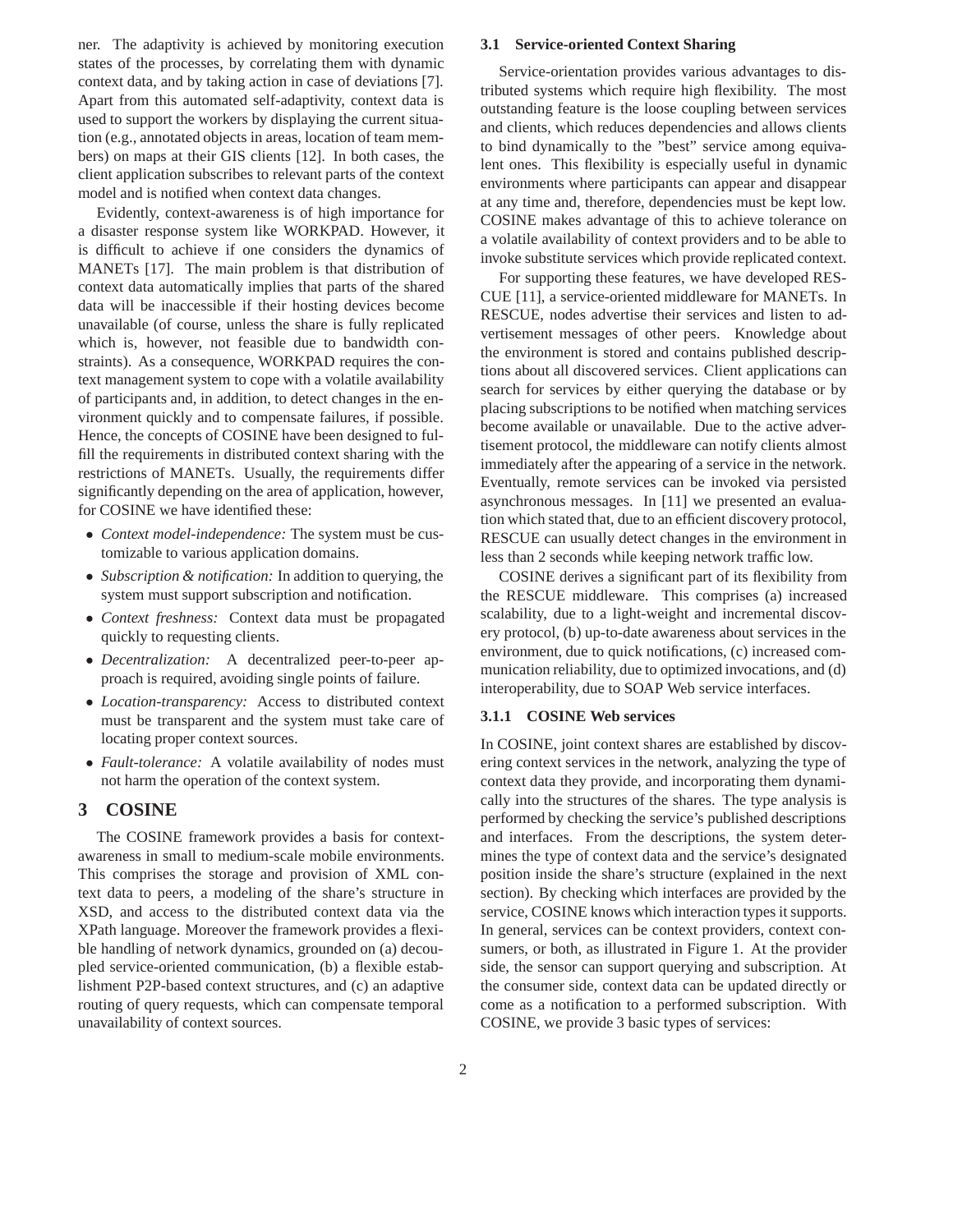- *Sensor Service*: Retrieves context data, such as GPS coordinates or user generated data, from a (virtual) sensor and provides it via a Web service interface.
- *Aggregator Service:* Apart from sensor data extraction, this type of service handles the aggregation of context into a higher level structure, in order to support queries which correlate multiple types of data. It analyzes the model description to determine which context should be aggregated and retrieves it from the providing services.
- *Context Management Service:* The CMS keeps track of the availability of context services. However, it does not collect data but merely acts as a proxy, routing requests to proper services. For this, it maintains an up-to-date view on the context structure and compares it with the used model. The CMS is running on every COSINE instance and provides transparent access to the distributed context share, hiding all complexity.

These services constitute the grounding of COSINE by providing basic functionality for managing and accessing context data. The sensor and aggregator services are provided as abstract classes which can extended with customized functionality. It is possible to extend the infrastructure with additional types of services which, however, must implement the corresponding Web service interfaces.

#### **3.2 Establishment of a Modular Context Share**

COSINE must cope with a volatile availability of nodes, must detect changes quickly, and must incorporate new context services to and remove unavailable ones from the share's structure. The maintenance of the structure requires the knowledge of the relationships between the context types, which is referred to as a context model. As outlined in [4], numerous context models have been proposed, ranging from primitive ones, e.g., based on name-value tuples, to highly expressive but complex ones, e.g., based on ontologies. However, as COSINE was required to be built upon well-accepted standards, it was obvious to model the context structure in XSD and to represent the shared data as a (virtual) XML document which can be queried with XPath. Even though this implies restricted reasoning capabilities, compared to more sophisticated models, such as ontology-based ones, we followed the directive of keeping things simple and we underline the convenience for developers of using XML-based standards with rich tool support.

The context model itself consists of definitions of context types. Relationships between them are specified either directly via the tree structure of XML (parent-child relation) or via references inside the context data. For identification, each context type has a *contextID* element and the following snippet shows a simple instance of a worker's *contextID*. It contains the UUID of the service providing the worker's context and of its parent in the hierarchy, which might be a team context service aggregating its workers' context.



*Figure 1:* COSINE Web Services

*<*contextID firstName="Joe" lastName="thePlumber" ... uuid="bc97a9f0-84..." belongsTo="b63ceca0-84..." /*>*

During the initialization of a context service, which provides context data of a specific type, COSINE analyzes annotations inside the type definition and populates the *contextID* fields accordingly. For example, a model designer can make COSINE auto-generate values, such as UUIDs, or he/she can force the user to enter data manually (e.g., his name). Furthermore, he/she can instruct COSINE to set up relationships automatically, e.g., binding a GPS sensor service to the local worker service, or let the user choose, for instance if a worker must be bound to one of the detected team services in the network. Eventually, the initialized service publishes its description, including the *contextID* field, via the RESCUE middleware and this way announces its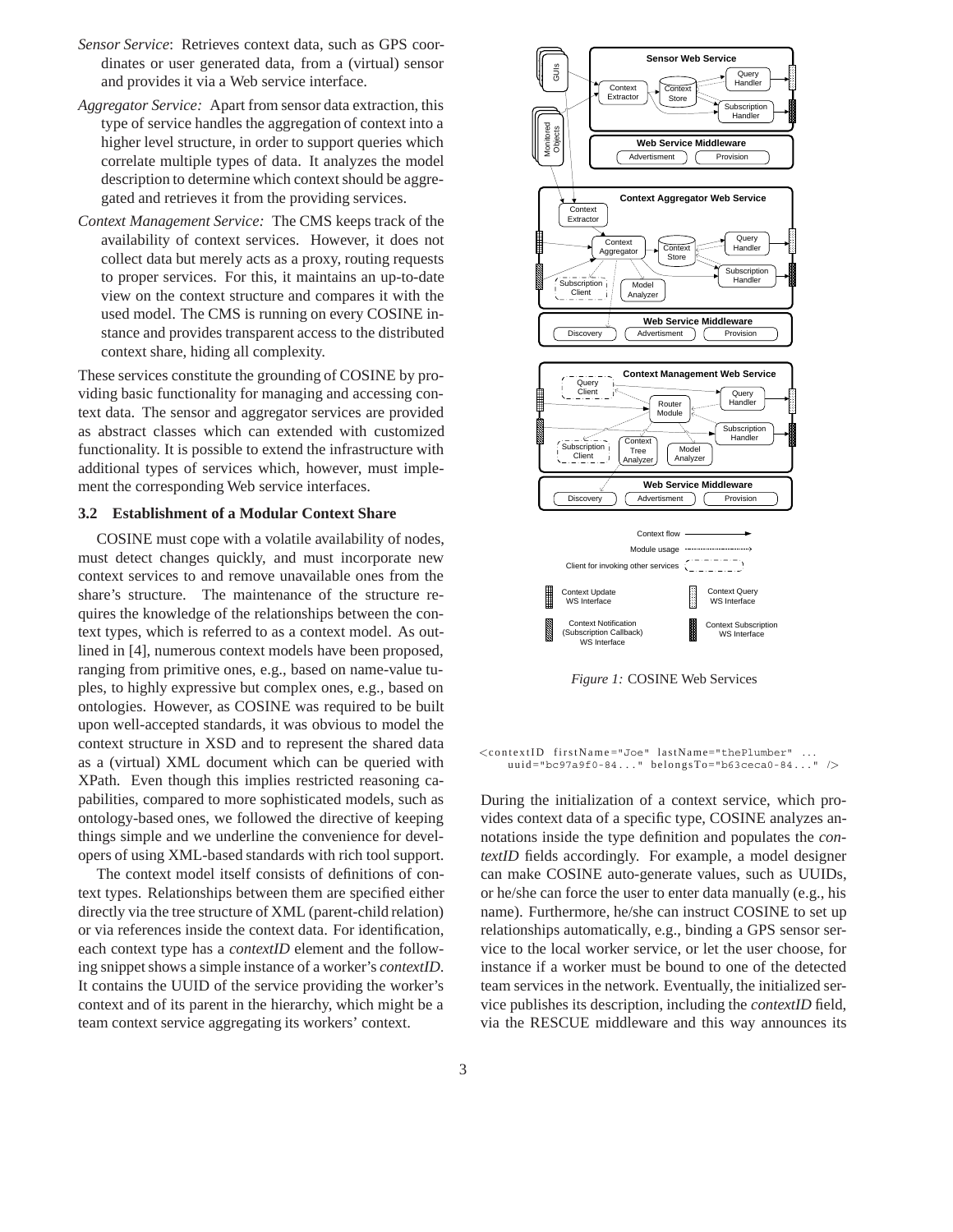presence and the type of provided context data. These announcements are monitored and analyzed by all remote CO-SINE instances and their consumer services.

The aggregator services process them as illustrated in the following algorithm. If the announced service is verified to be a designated child of it, the aggregator starts retrieving its context data and merging it into its own model. (Due to space constraints we have omitted the merging algorithm.)

NEWCONTEXTSERVICEDETECTED @ AGGREGATOR(*service*)

- 1 *belongsT o* ← *service.getContextID*()*.getBelongsT o*() 2 **if** *ctxModel.isChildOf*(*service, this*) **and**
- 3 *belongsTo* = *this.getUUID*()
- 4 **then if** *service.supportsSubscription*()
- 5 **then** *subscriptionClient.subscribe*(*service*)
- 6 **else if** *service.supportsQuery*()
- 7 **then** *queryClient.retrieve*(*service*)

In contrast to the aggregator services, the CMS only observes the environment and maintains an view on the share, in order to know whereto route incoming requests.

NEWCONTEXTSERVICEDETECTED @ CMS(*service*)

- 1 *belongsT o* ← *service.getContextID*()*.getBelongsT o*()
- 2  $parent \leftarrow ctxTree. lookupUUID(belongsTo)$ <br>3 **if**  $parent \neq null$
- 3 **if**  $parent \neq null$ <br>4 **then if**  $ctx$  Mod
- 4 **then if** *ctxModel.isChildOf*(*service, parent*)
- 5 **then** *appendChild*(*parent, service*)
- 6 **else** *orphanList.add*(*service*)

```
7 orphans ← orphanList.getBelongingTo(service)<br>8 for each o in orphans
```
- 8 **for each** *o* **in** *orphans*
- 9 **do if** *ctxModel.isChildOf*(*service, parent*)
- 10 **then** *appendChild*(*service, o*)
- 11 *orphanList.remove*(*o*)

By applying these algorithms, COSINE establishes distributed structures, such as the one shown in Figure  $2(a)$ in which links symbolize context aggregation and the CMS acts as a proxy for requests. The flexibility of this approach becomes evident if one considers the ability of the RESCUE middleware to detect changes in the network almost at realtime [11], which allows COSINE to react quickly to failures by adapting routes of requests.

#### **3.3 Adaptive Query Routing**

The usage of aggregator services has also a positive effect on the availability of data, as retrieved context is automatically replicated at the aggregators. This makes it possible to access desired context, even in case of unavailability of the original source. For providing this feature, CO-SINE expects clients to direct requests (query, subscription) to the local CMS instance which has an up-to-date view on the current structure of the context share and, in combination with the knowledge of the context model, knows to which services it can dispatch the request. Furthermore, due to acting as a proxy and being able to analyze the context



(b) Adapted routing after disconnection of leader



flow, the CMS uses pluggable rating modules for calculating the quality of the services, in order to optimize the dispatching, e.g., by preferring close-by nodes or ones which deliver context data of higher freshness. For every incoming request, the CMS creates a set of possible routings (direct context providers for requested data and their aggregating/replicating services), selects the best rated one, and dispatches the request to the services.

INITIALROUTING(*request*)

 *routes*  $\leftarrow$   $getDirectSrc(ctxTree, ctxModel, request)$ <br>2 *routes.add(aetAaareaators(ctxTree, ctxModel, rout routes.add*(*getAggregators*(*ctxT ree,ctxModel, routes*)) **for each** *r* **in** *routes* **do for each** *s* **in** *r.serviceSet* **do for each** *p* **in**  $ratingPlugins$ **do**  $r \cdot \text{costs} \leftarrow r \cdot \text{costs} + p \cdot \text{getCosts}(s)$ <br>7  $\text{best} \leftarrow \text{routineWithMinCosts}(\text{routines})$  $best \leftarrow routingWithMinCost(s(routines)$ <br>8 **for each** *s* **in** best.serviceSet **for each** *s* **in** *best.serviceSet* **do** *query* ← *transformQueryString*(*request,s*) **if** *request.isSubscription*() **then** *subscriptionClient.subscribe*(*s, query*) **else** *queryClient.retrieve*(*s, query*) *forwardResponsesT o*(*request.client*)

In case of a change in the context structure (relevant context services appear or old ones disappear), the algorithm is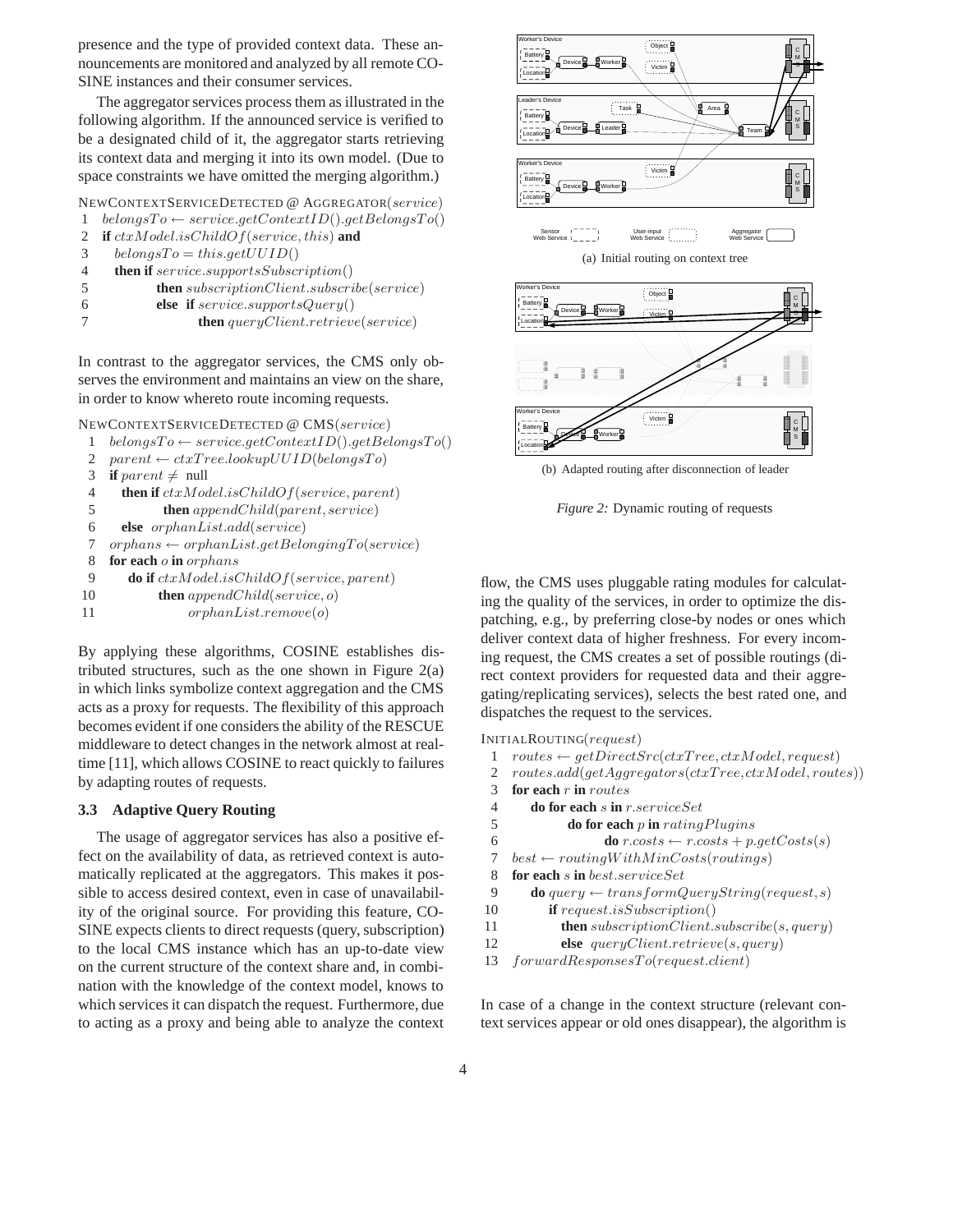rerun, in order to determine if a different route is required, and the dispatching of the request is adapted, if needed.

The following scenario demonstrates a re-routing of a request caused by changes in the environment. In Figure 2(a), a client on the first worker's device initiates a subscription about the location of all medics via the XPath request '/Team[contextID/@teamName='Medics']/Worker// Location'. The CMS analyzes the string for referenced context types and determines which currently available provider services are able to process this request. By correlating potential sources with their ratings, the CMS decides to route the subscription to the *Team* service of the leader, which has all location data aggregated and continuously updated. Additionally, it forwards all incoming notifications back to the requesting client. Yet, shortly after, a connection loss of the leader makes all his/her services unavailable (see Figure 2(b)), which is detected by the CMS. The CMS analyzes the new structure of the share and decides to split the request and to route it to the *Location* sensor services of the individual workers, which are known to belong to the desired team. Consequently, it transforms the XPath request to '/Location', subscribes with it at the *Location* services of the workers, and forwards the notifications again to the client. The client is kept unaware of the performed re-routing to substitute services, as the adaptation is performed transparently.

## **4 Prototype and First Experiments**

The COSINE prototype has been developed for Java ME and it reuses several open-source libraries for XML processing and SOAP communication. We believe that our framework will be also useful outside the scope of the WORK-PAD project and, therefore, we have released the prototype under the GNU Lesser General Public License and provide it at our Web site [2].

For the first evaluation of COSINE, we have concentrated on measuring the average freshness of context data (how much time elapses until new context is propagated to a requesting client) depending on network dynamics. In general, the freshness depends on the connectivity of the participants and on how context is propagated. The effect of connectivity is obvious as disconnections cause delays. However, the propagation strategy is subject to trade-offs. On the one hand, notifications should be sent out immediately to achieve an optimal freshness, which, on the other hand, causes message showers and high network traffic. In our current approach, we handle this problem by adapting notification intervals depending on the sensor activity and combine multiple notifications into single messages.

In our experiments we simulated a MANET of workers performing random movements which affected the overall connectivity among them. We specified the field size, the workers wireless range, and speed and direction of their



(a) Re-routing frequency and connectivity depending on field size



(b) Notification delay and re-routing freq. depending on connectivity

*Figure 3:* Experiment Results

movements. A connection between two worker's devices was regarded as established if they were either within direct wireless range or were interconnected via forwarding nodes. On top on this testbed, we set up a small-scale environment of 5 workers establishing an extended version of the share depicted in Figure 2(a) and placed subscriptions about their locations. Each round was conducted with a fixed wireless range (50m) but with a different field size (60-200m) in order to achieve a varying connectivity among the workers.The CMS routed the requests either to the *Location* sensors of the workers and/or to the *Team* service which was aggregating the worker's context.

Figure 3(a) shows the effect of a growing field size on the connectivity and, consequently, on the frequency (per minute) of necessary re-routings of the subscriptions. Obviously, the connectivity was shrinking because the workers had more space to move and more likely lost connections. However, regarding the frequency of re-routings, which were performed to pick the best-rated context sources among the available ones, it becomes well visible that it followed a gamma distribution. This is due to the fact that a wider field reduces continuously the frequency of other workers joining ones connectivity range and, therefore, reduces the number of options to choose from. Figure 3(b), on the other hand, illustrates the results directly from the perspective of a decreasing connectivity. In this case, the re-routing frequency follows a beta distribution, as adaptations are not necessary on 100% (perfect availability) and not possible on 0% connectivity (isolation). Moreover, the notification delay follows an exponential distribution, due to the lowering probability of finding context sources at all.

Altogether, we want to point out the low notification de-